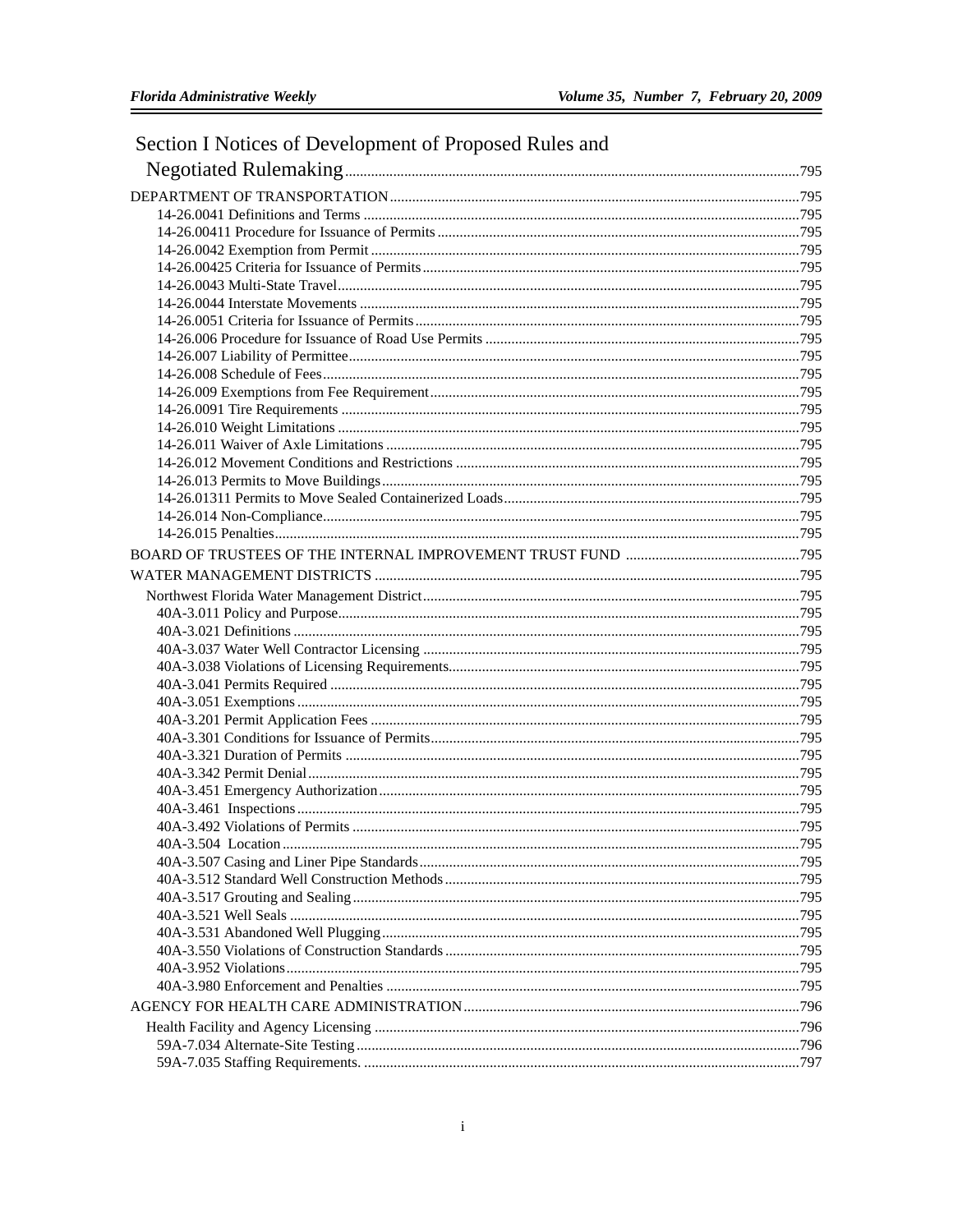| 60BB-8.700 Low-Performing Provider; Voluntary Prekindergarten Education Program Improvement           |  |
|-------------------------------------------------------------------------------------------------------|--|
| 60BB-8.701 Low-Performing Provider; Voluntary Prekindergarten Education Program First                 |  |
|                                                                                                       |  |
| 60BB-8.702 Low-Performing Provider; Voluntary Prekindergarten Education Program Second                |  |
|                                                                                                       |  |
| 60BB-8.703 Low-Performing Provider; Removal From Voluntary Prekindergarten Education                  |  |
|                                                                                                       |  |
|                                                                                                       |  |
|                                                                                                       |  |
|                                                                                                       |  |
|                                                                                                       |  |
|                                                                                                       |  |
|                                                                                                       |  |
|                                                                                                       |  |
|                                                                                                       |  |
|                                                                                                       |  |
|                                                                                                       |  |
|                                                                                                       |  |
|                                                                                                       |  |
|                                                                                                       |  |
|                                                                                                       |  |
|                                                                                                       |  |
|                                                                                                       |  |
|                                                                                                       |  |
| 68B-45.008 Assessment of Administrative Penalties for Violations relating to Blue Crab Management 806 |  |
|                                                                                                       |  |
|                                                                                                       |  |
|                                                                                                       |  |
|                                                                                                       |  |
|                                                                                                       |  |
|                                                                                                       |  |
|                                                                                                       |  |
|                                                                                                       |  |
|                                                                                                       |  |
|                                                                                                       |  |
|                                                                                                       |  |
|                                                                                                       |  |
|                                                                                                       |  |
|                                                                                                       |  |
|                                                                                                       |  |
|                                                                                                       |  |
|                                                                                                       |  |
|                                                                                                       |  |
|                                                                                                       |  |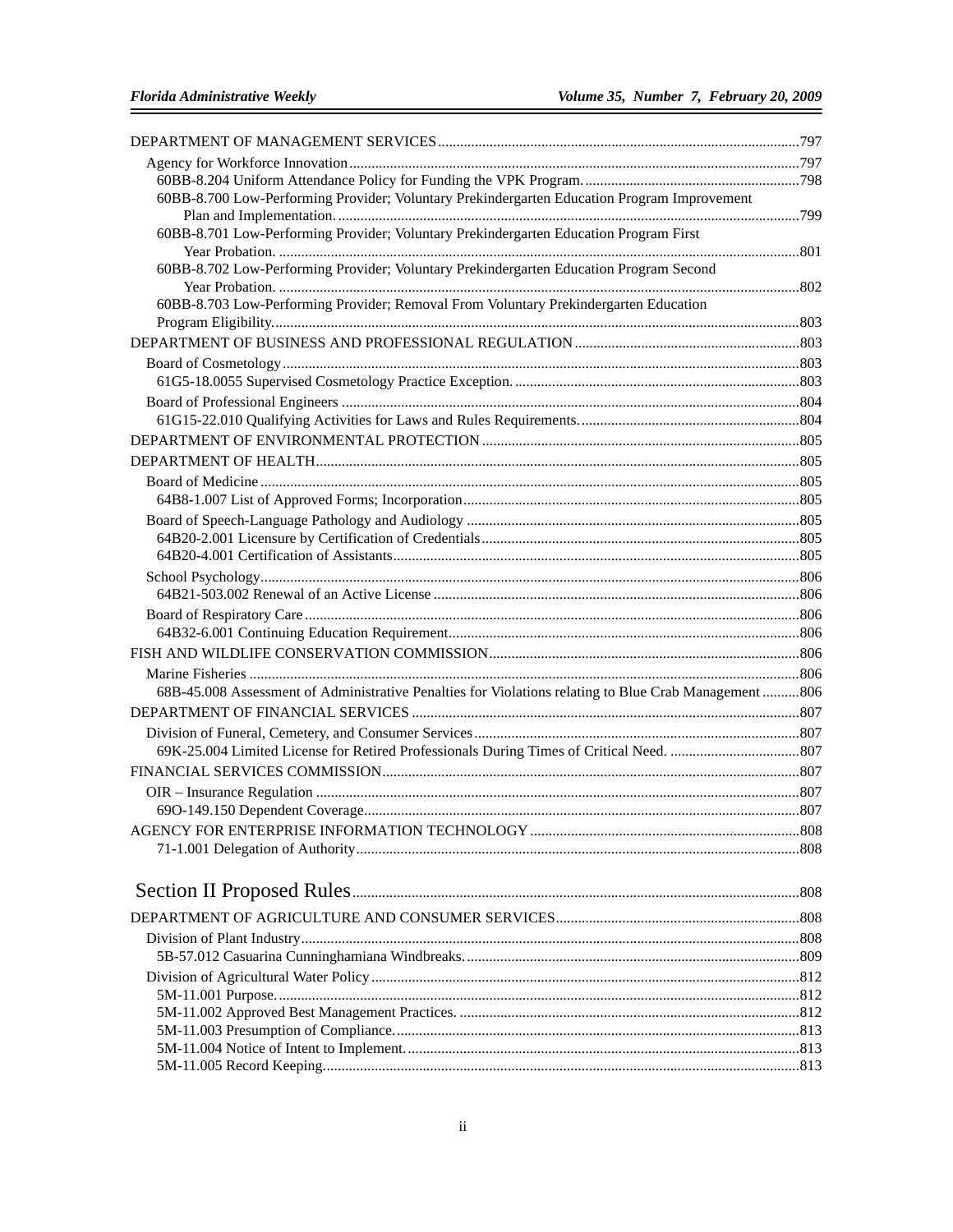| 69A-3.012 Standards of the National Fire Protection Association and Other Standards Adopted.  841 |  |
|---------------------------------------------------------------------------------------------------|--|
|                                                                                                   |  |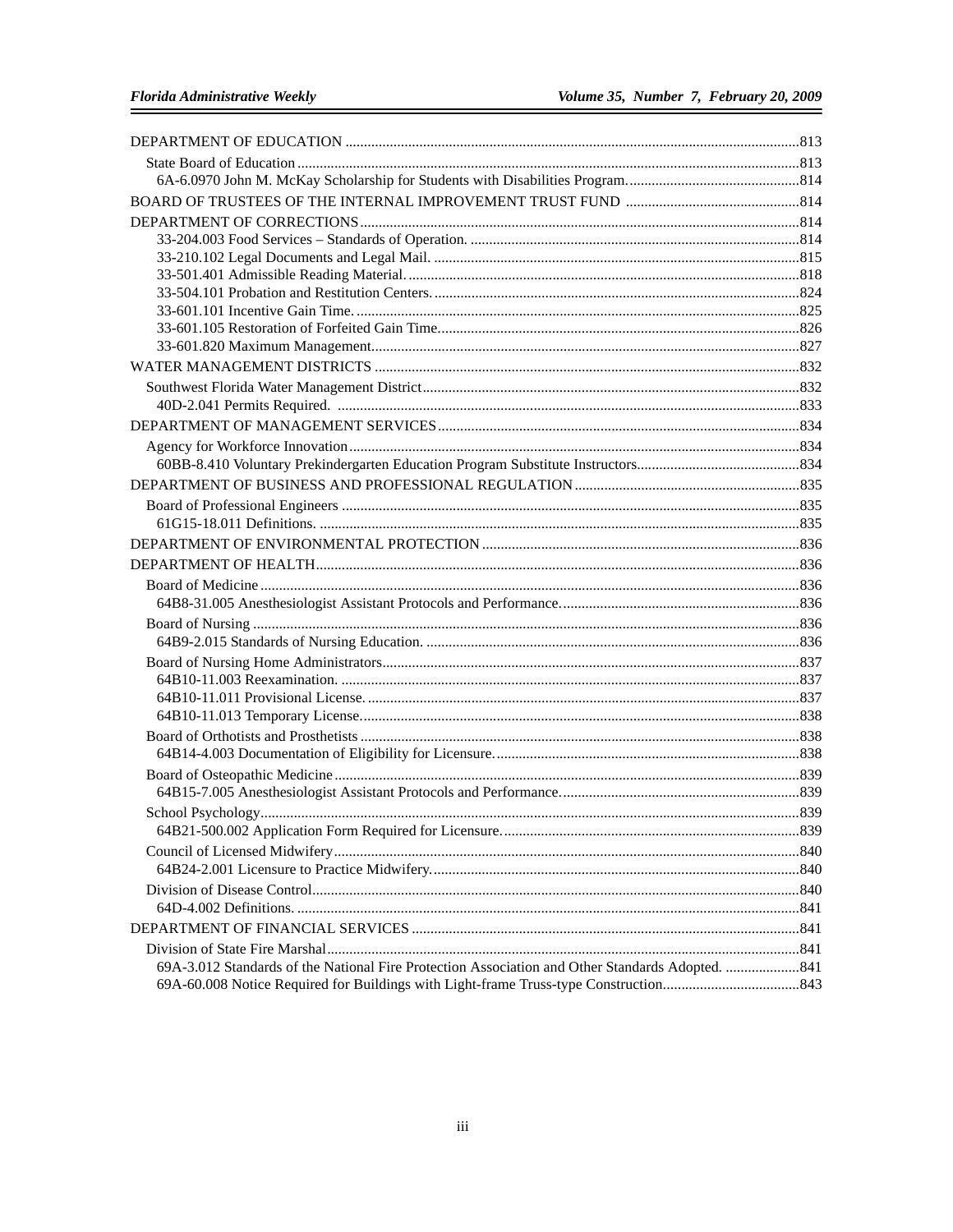| 9BER09-1 Community Development Block Grant Neighborhood Stabilization |  |
|-----------------------------------------------------------------------|--|
|                                                                       |  |
|                                                                       |  |
|                                                                       |  |
|                                                                       |  |
|                                                                       |  |
|                                                                       |  |
|                                                                       |  |
|                                                                       |  |
|                                                                       |  |
|                                                                       |  |
|                                                                       |  |
|                                                                       |  |
|                                                                       |  |
|                                                                       |  |
|                                                                       |  |
|                                                                       |  |
|                                                                       |  |
|                                                                       |  |
|                                                                       |  |
|                                                                       |  |
|                                                                       |  |
|                                                                       |  |
|                                                                       |  |
|                                                                       |  |